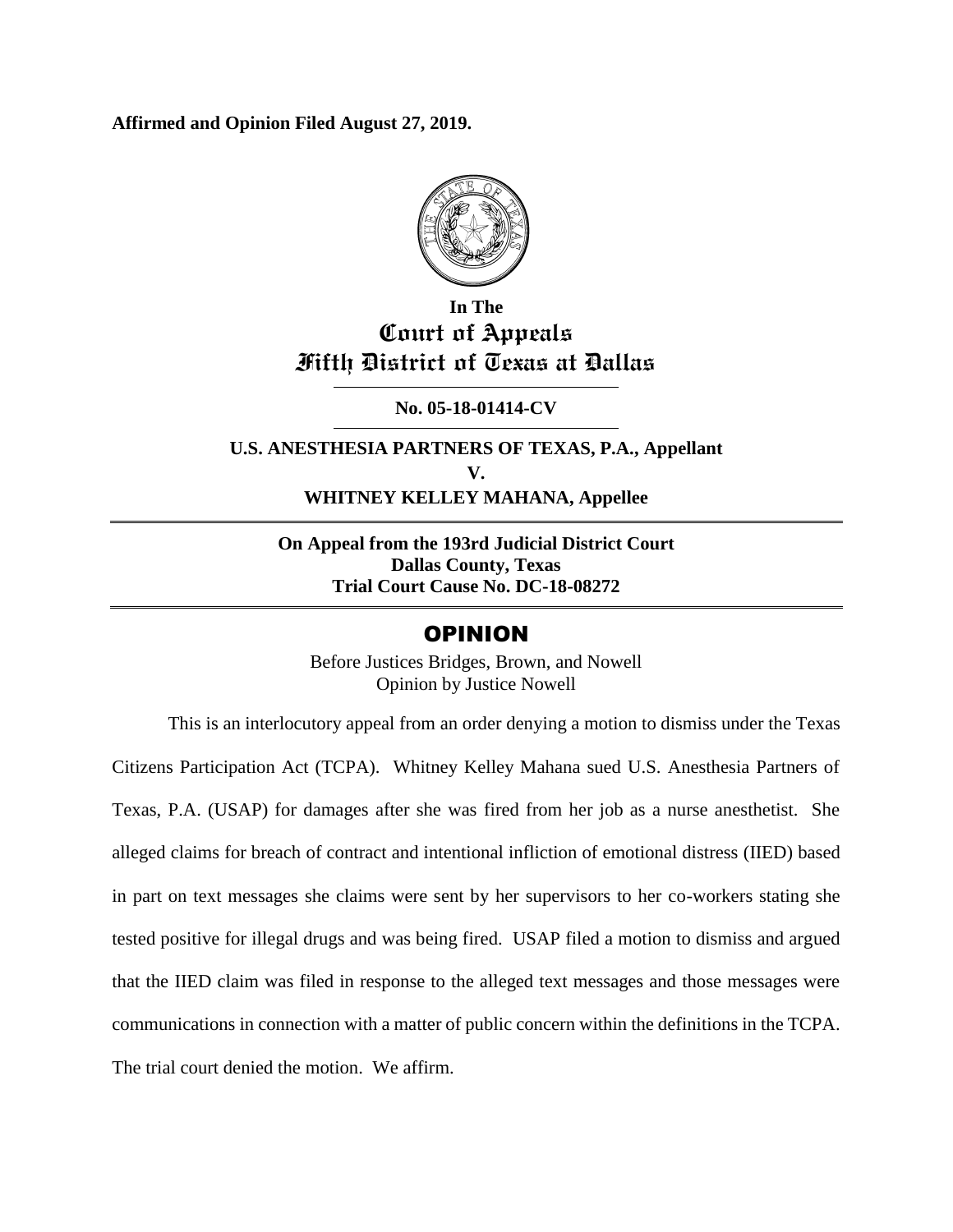### **BACKGROUND**

We take these facts from Mahana's first amended original petition. Mahana is a nurse anesthetist who went to work for USAP's predecessor company in 2013. In 2015, Mahana signed a written employment contract with USAP. The contract was for a one-year term and automatically renewed for one-year periods unless one of the parties gave timely notice of its intent not to renew. The contract contains several provisions for termination of employment, including termination for cause, immediate termination, and termination without cause, all subject to specific conditions set forth in the contract.

Mahana alleged USAP breached the contract in several ways, specifically by requiring her to work excessive hours, at times up to thirty-six hours when she worked on-callshifts. She alleged USAP breached a promise to hire additional personnel to alleviate the excessive hours. The excessive hours and lack of breaks produced inordinate stress and extreme fatigue "which often could be considered as dangerous to both the employee and patients." The stress and fatigue from her working conditions affected Mahana's quality of life to the point where she sought professional assistance and counseling.

On December 21, 2016, Mahana was assigned to work at Heritage Surgical Hospital. Shortly after she arrived that morning, the director of nursing for Heritage demanded she take a drug test due to "wastage of drugs" shown on pharmacy logs. The director told Mahana she would be denied privileges at the hospital if she refused to take the test. Mahana asked if USAP was aware of the demand for a drug test and the threatened loss of privileges if Mahana refused the test. The director stated USAP was aware. Mahana then submitted to the drug test. The test later turned out to be negative for any controlled substances.

### Mahana alleged:

At this time, the supervisor of the Plaintiff in violation of the privacy of the Plaintiff began to text to other employees that the Plaintiff was being removed from her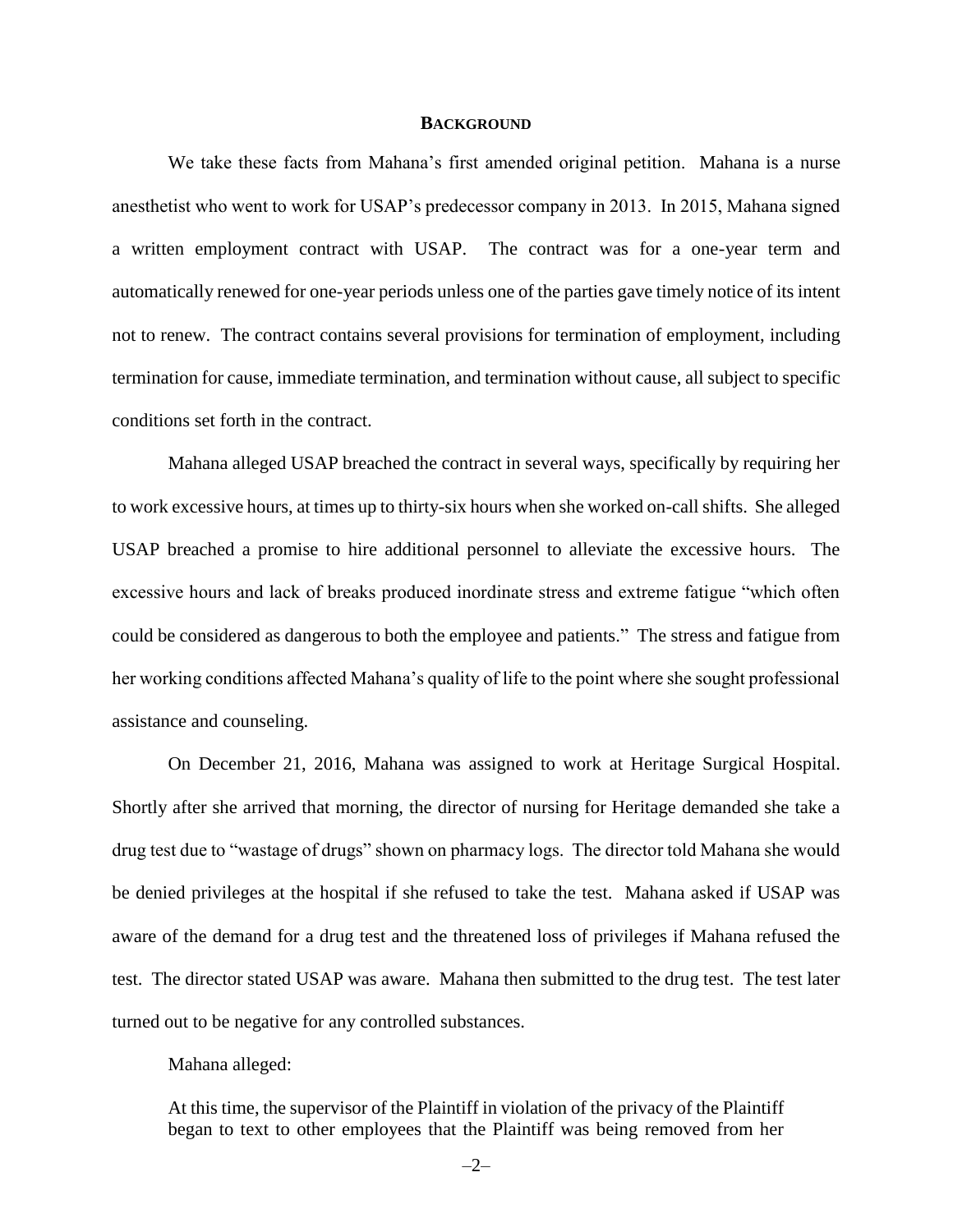duties because she had tested positive for opiates and other controlled substances. The Plaintiff at the same time begin [sic] to receive texts and telephone calls from fellow employees and Associates that rumor [sic] of alleged drug abuse and addiction were being spread by her supervisor and other employees of the Defendant and that she was being terminated and had been escorted from the building. As was later shown by the drug test conducted by the Defendant, the Plaintiff did not have any controlled substances in her body other than those prescribed by her treating physician and she had voluntarily left the hospital facility to proceed with another employee of the Defendant to take the voluntary drug test, not being escorted from the building as if she had been abruptly terminated from her employment.

Mahana further alleged that she performed her duties in an "excellent and competent manner." No disciplinary proceedings were filed against her. She also alleged she "was never physically or mentally impaired while performing clinical duties, and never had a complaint filed against [her] for inadequate performance."

After "the accusations of drug use and continued overwork," Mahana took a leave of absence to seek in-patient counseling. She was released to return to work on July 1, 2017. She was terminated in September 2017. She alleged USAP breached the contract by terminating her employment without following the procedures and conditions for termination set out in the contract.

Mahana also alleged a cause of action for IIED. She claimed she "suffered loss of morale, confidence, humiliation, nervousness, and loss of reputation among her friends and fellow workers" and sought damages for those injuries. She alleged the demand for excessive and grueling hours, breach of the promise to hire additional personnel, the circumstances surrounding the demand for a drug test, and the text messages accusing her of taking illegal drugs constituted extreme and outrageous conduct by USAP that caused her damages. Specifically, she alleged:

Within a short time after the Plaintiff submitted to the drug testing by the Defendant, supervisors and other persons known and unknown to the Plaintiff at this time intentionally and with malicious intent began texting that the Plaintiff had tested positive for several illegal drugs and controlled substances and was being fired. The Plaintiff was later shown texts from agents and supervisors of the Defendant alleging she had tested positive for numerous illegal or controlled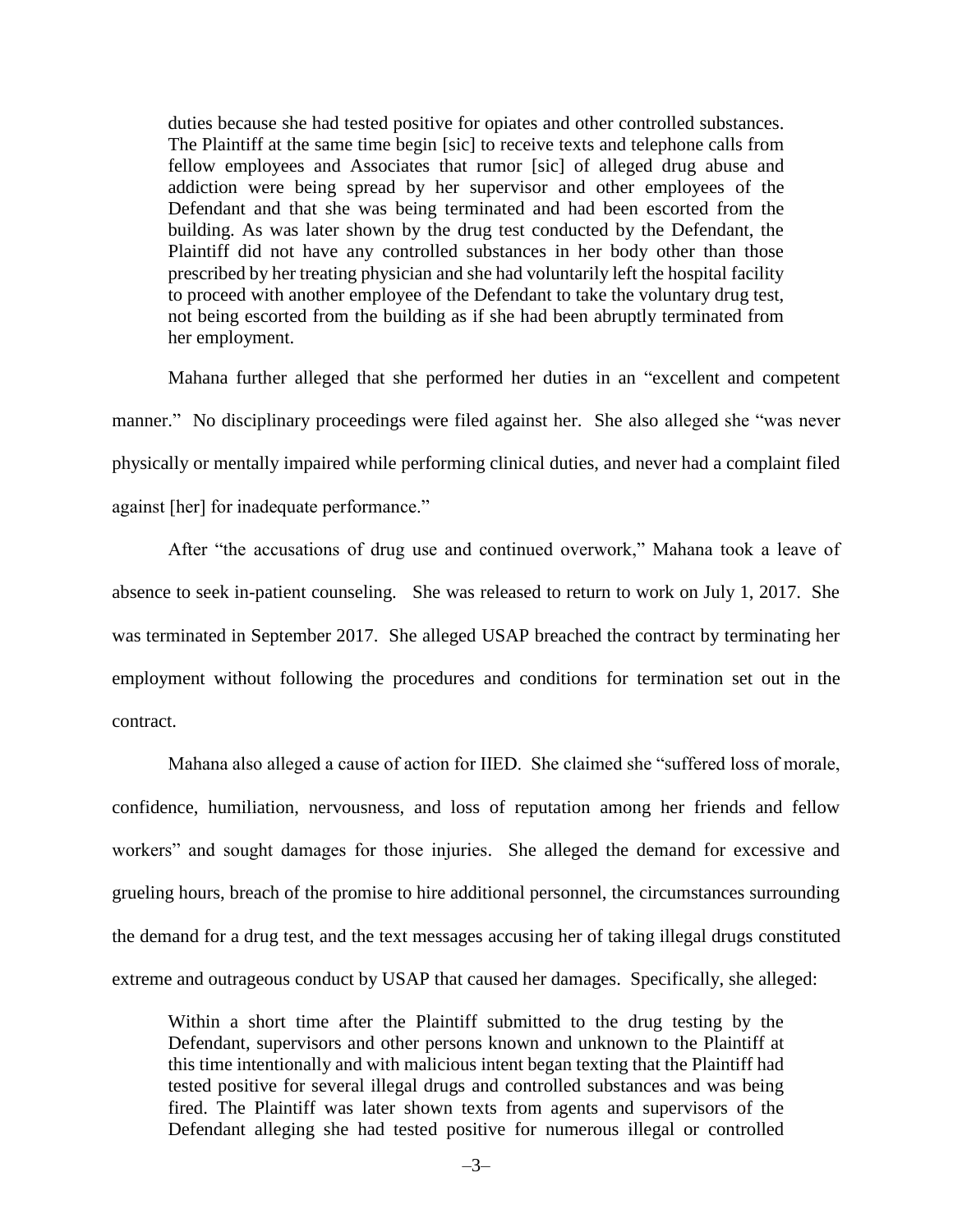substances when in fact the Plaintiff had tested negative. The said text also stated or implied that the Plaintiff was a "drug addict" and was being terminated for illegal activity.

Referencing the allegations in the text messages, Mahana alleged that USAP's conduct was extreme and outrageous because the results of the tests were unknown at the time and later turned out to be negative. Further, she alleged the conduct was extreme and outrageous

in light of the fact that the Plaintiff was employed in the medical field of licensure and practice where allegations of illegal or illicit drug use could be particularly damaging to the present and future ability of the Plaintiff to seek, maintain or enhance and promote her career in the [field] of medicine.

USAP moved to dismiss the IIED claim under the TCPA based on these allegations. It argued the IIED claim was based on, related to, or filed in response to USAP's alleged exercise of the right of free speech defined by the TCPA. USAP attached Mahana's first amended petition in support of the motion. In her response to the motion, Mahana argued her claim did not fall within the scope of the TCPA and that her affidavit provided prima facie evidence of her claim. The trial court denied the motion to dismiss without specifying a particular ground.

In a single issue on appeal, USAP asserts Mahana's petition establishes by a preponderance of the evidence that her claim for IIED is based on, relates to, or is in response to USAP's exercise of its right of free speech and Mahana failed to establish a prima facie claim for IIED by clear and specific evidence.

#### **STANDARD OF REVIEW**

The TCPA "protects citizens who petition or speak on matters of public concern from retaliatory lawsuits that seek to intimidate or silence them." *In re Lipsky*, 460 S.W.3d 579, 584 (Tex. 2015) (orig. proceeding). That protection comes in the form of a motion to dismiss for "any suit that appears to stifle the defendant's" exercise of those rights. *Id.* Reviewing a TCPA motion to dismiss requires a three-step analysis. *Youngkin v. Hines*, 546 S.W.3d 675, 679–80 (Tex. 2018). Initially the moving party must show by a preponderance of the evidence that the legal action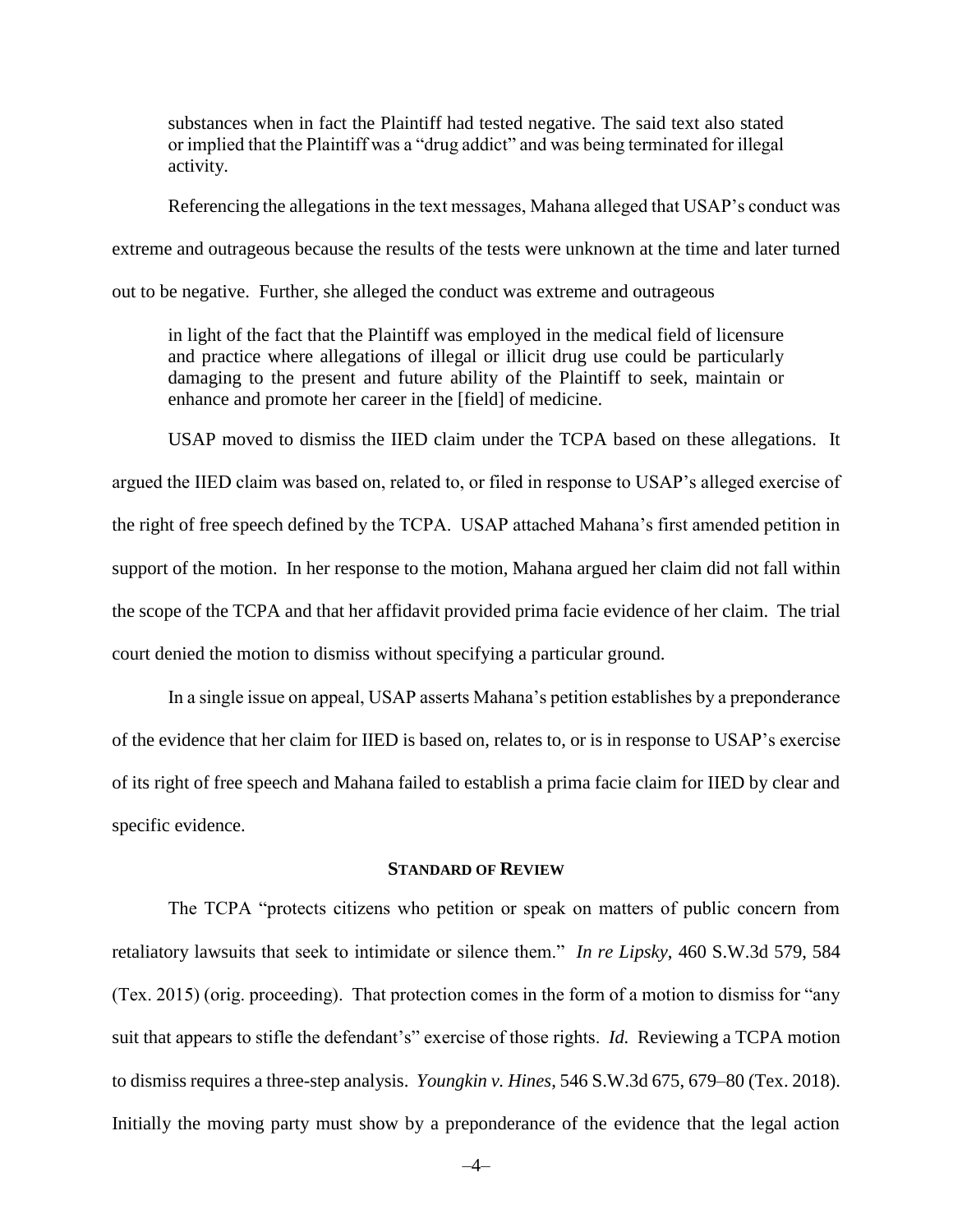against it is based on the movant's exercise of the rights as defined in the TCPA. *See* TEX. CIV. PRAC. & REM. CODE ANN. § 27.005(b). If the movant meets its burden, the nonmoving party must establish by clear and specific evidence a prima facie case for each essential element of its claim. *Id.* § 27.005(c). If the nonmoving party satisfies that requirement, the burden shifts back to the movant to prove each essential element of any valid defenses by a preponderance of the evidence. *Id.* § 27.005(d).

We review de novo the trial court's determinations that the parties met or failed to meet their burdens of proof under section 27.005. *Dallas Morning News, Inc. v. Hall*, No. 17-0637, 2019 WL 2063576, at \*5 (Tex. May 10, 2019); *Campbell v. Clark*, 471 S.W.3d 615, 623 (Tex. App.—Dallas 2015, no pet.). We also review de novo questions of statutory construction. *Lippincott v. Whisenhunt*, 462 S.W.3d 507, 509 (Tex. 2015) (per curiam).

### **DISCUSSION**

USAP argues it met its burden of establishing the TCPA applies to Mahana's IIED claim because the text messages she claims were sent by USAP employees are communications made in connection with health and safety and community well-being.

As defined by the TCPA, the "exercise of the right of free speech" is a communication made in connection with a matter of public concern. TEX. CIV. PRAC. & REM. CODE ANN. § 27.001(3). A "matter of public concern" includes an issue related to health or safety; environmental, economic, or community well-being; the government; a public official or public figure; or a good, product, or service in the marketplace. *Id.* § 27.001(7).

Private communications made in connection with a matter of public concern fall within the TCPA's definition of the exercise of the right of free speech. *Lippincott*, 462 S.W.3d at 509. Further, the TCPA does not require that communications specifically "mention" a matter of public concern or have more than a "tangential relationship" to such a matter. *ExxonMobil Pipeline Co.*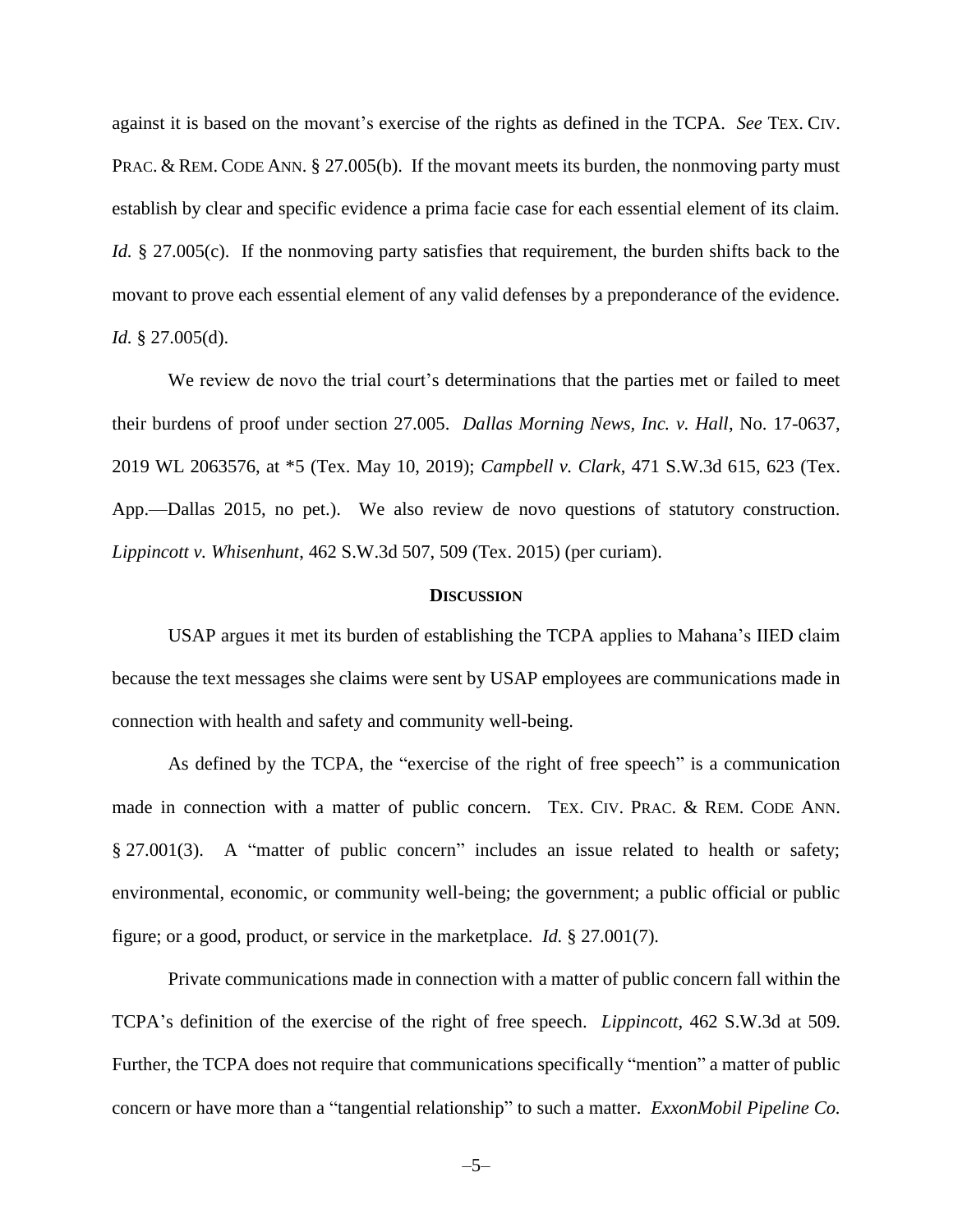*v. Coleman*, 512 S.W.3d 895, 900 (Tex. 2017). Rather, the TCPA applies so long as the movant's statements are "in connection with" "issue[s] related to" any of the matters of public concern listed in the statute. *Id.*

The TCPA, however, "has its limits" and not every communication falls under the statute. *In re IntelliCentrics, Inc.*, No. 02-18-00280-CV, 2018 WL 5289379, at \*4 (Tex. App.—Fort Worth Oct. 25, 2018, orig. proceeding) (mem. op.); *see also Erdner v. Highland Park Emergency Ctr., LLC*, No. 05-18-00654-CV, 2019 WL 2211091, at \*4 (Tex. App.—Dallas May 22, 2019, no pet. h.); *Dyer v. Medoc Health Servs., LLC*, 573 S.W.3d 418, 428 (Tex. App.—Dallas 2019, pet. denied).

USAP relies on *Lippincott* to support its argument that communications claiming a nurse anesthetist tested positive for illegal drugs and is a drug addict were made in connection with an issue related to health and safety. In *Lippincott*, the communications related to whether the nurse "properly provided medical service to patients." *Lippincott*, 462 S.W.3d at 509. The communications included claims that the nurse "failed to provide adequate coverage for pediatric cases," administered a "different narcotic than was ordered prior to pre-op or patient consent being completed," falsified a scrub tech record on multiple occasions, and violated the company's sterile protocol policy. *Id*. at 510. After noting its previous acknowledgment that the provision of medical services by a health care professional constitutes a matter of public concern, the court concluded the communications in *Lippincott* were made in connection with a matter of public concern. *Id*.

Unlike the e-mails in *Lippincott*, the text messages alleged in this case do not address Mahana's job performance or relate to whether she properly provided medical services to patients. The text messages do not state that she used illegal drugs on the job or that her alleged use impacted her job performance. Indeed, she alleged she was never physically or mentally impaired while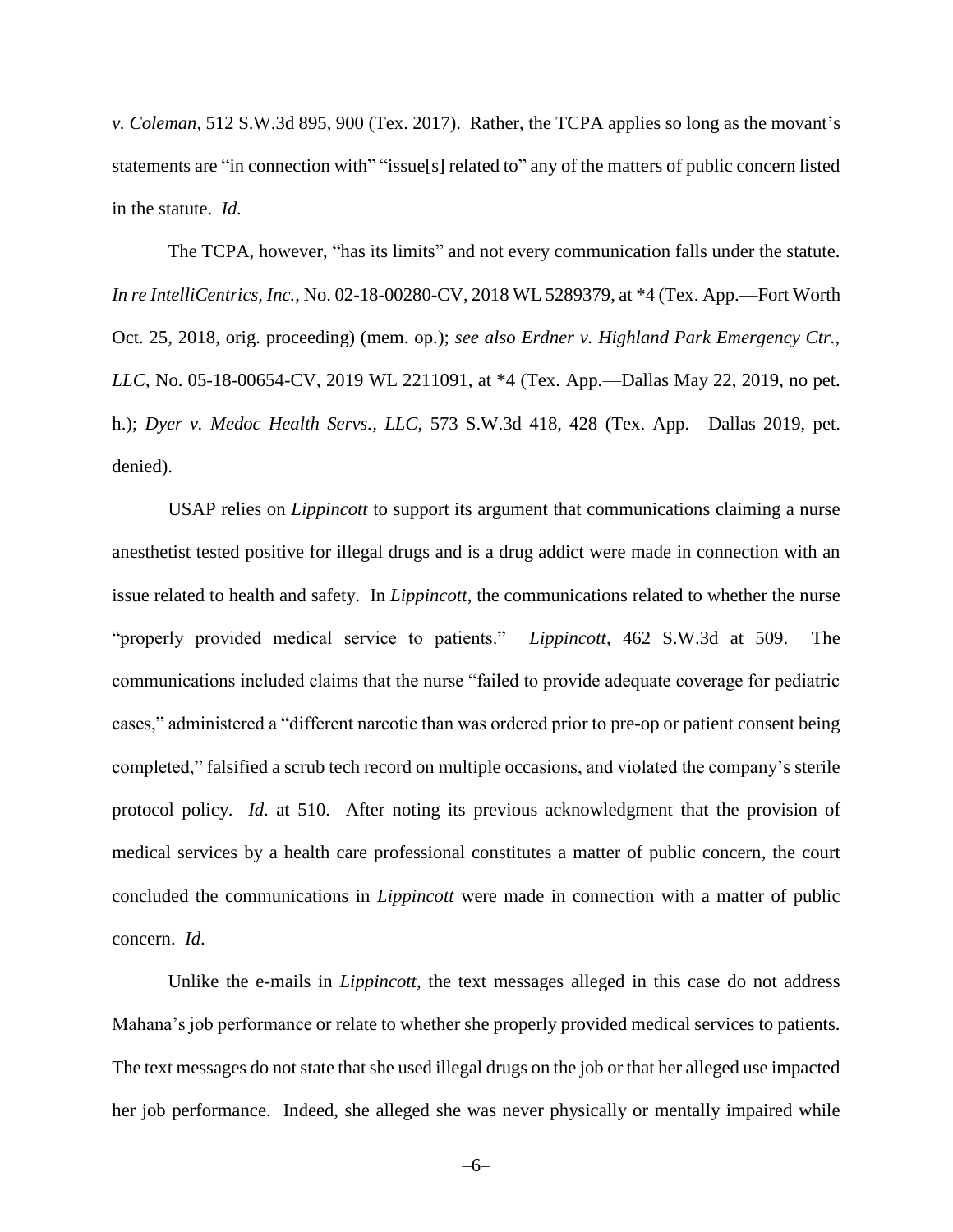performing her clinical duties and that no complaints were filed against her for inadequate performance. The text messages, as alleged in her petition, stated: Mahana was "being removed from her duties because she had tested positive for opiates and other controlled substances"; her supervisor was spreading a rumor of alleged drug abuse and addiction; and she was terminated and escorted from the building. As such, they are not communications related to the provision of medical services by a health care professional.<sup>1</sup>

Further, the alleged messages do not relate to community well-being as opposed to Mahana's well-being. USAP argues that communications about criminal activity are related to community well-being. *See Deaver v. Desai*, 483 S.W.3d 668, 673 (Tex. App.—Houston [14th Dist.] 2015, no pet.) (communications calling for criminal charges against person for committing identity theft related to both economic and community well-being); *Watson v. Hardman*, 497 S.W.3d 601, 607 (Tex. App.—Dallas 2016, no pet.) (communications accusing party of stealing charitable funds related to community well-being, specifically members of the public who donated the money and the intended recipients of the funds). However, USAP cites no authority stating that testing positive for drugs is in itself a crime. The status of being a drug addict is not an offense. *See Robinson v. California*, 370 U.S. 660, 666–67 (1962) (holding statute unconstitutional for making addiction to narcotics a crime); *Casias v. State*, 452 S.W.2d 483, 487 (Tex. Crim. App. 1970) (status of being a narcotic addict is not considered a crime); *Martinez v. State*, 373 S.W.2d 246, 247 (Tex. Crim. App. 1963). Considering the pleadings in the light most favorable to Mahana,

 $\overline{a}$ 

 $<sup>1</sup>$  The dissent argues that any communication about someone in the healthcare industry is a matter of public</sup> concern. We cannot agree. In *Lippincott*, after concluding the private communications fell within the TCPA, the supreme court analyzed whether the communications were made in connection with a matter of public concern. *Lippincott*, 462 S.W.3d at 509. It specifically noted that "the emails related to whether Whisenhunt, as a nurse anesthetist, *properly provided medical services to patients*." *Id*. (emphasis added). Acknowledging the court's previous determination that "the provision of medical services by a health care professional constitutes a matter of public concern," the court concluded the communications were made in connection with a matter of public concern. *Id*. at 510 (citing *Neely v. Wilson*, 418 S.W.3d 52, 70 n.12 & 26 (Tex. 2013)). It would have been unnecessary to engage in this analysis if all that was required is for the communication to relate to a healthcare professional.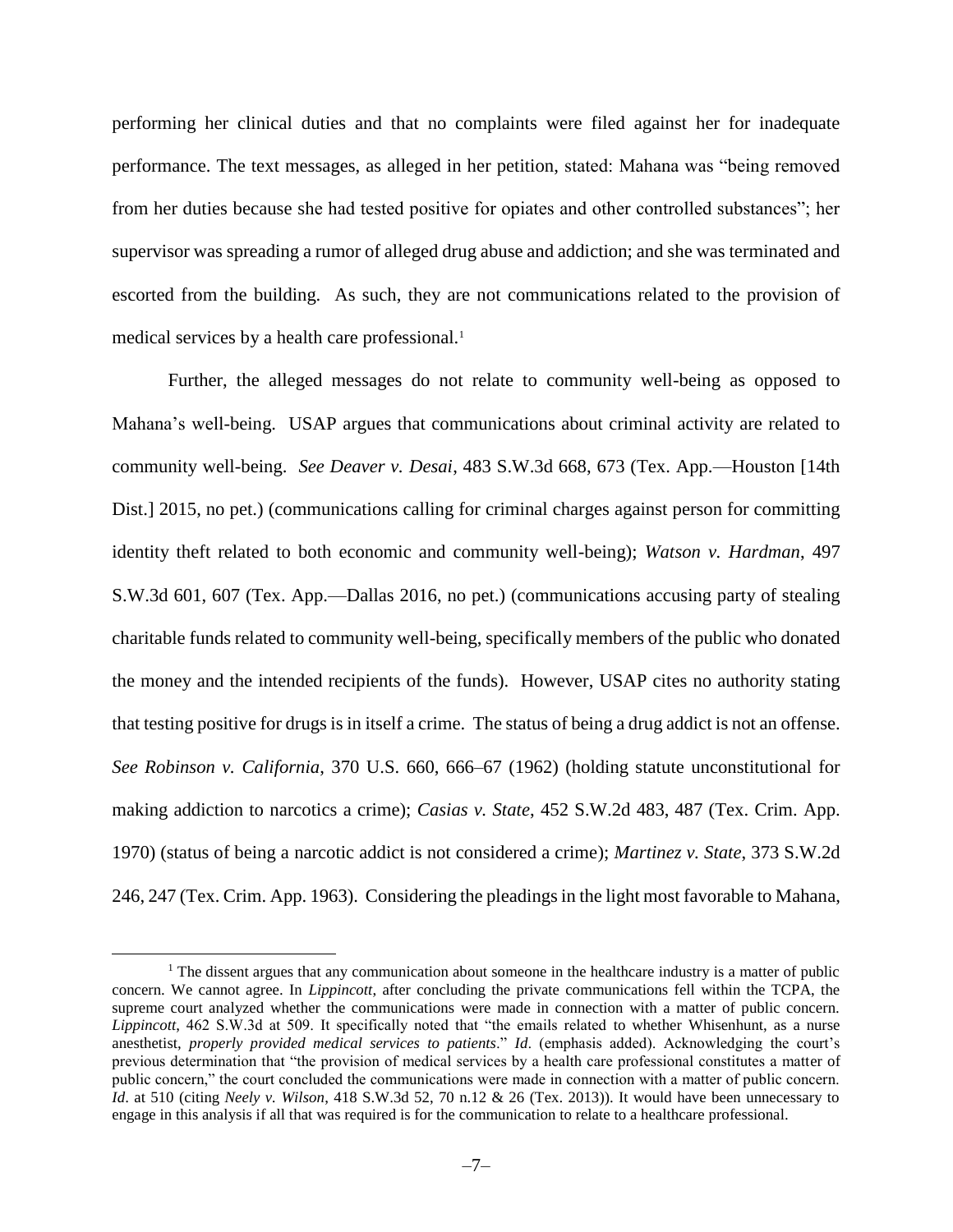we cannot conclude the text messages, as alleged, are related to criminal conduct as opposed to the alleged status of drug addiction. *See Dyer*, 573 S.W.3d at 424 (reviewing pleadings and affidavits in light most favorable to non-movant on TCPA motion).

Furthermore, the TCPA does not define community well-being, but the plain meaning of the phrase refers to a group's or society's state of being healthy or happy.<sup>2</sup> Here, the communications did not relate to drug use in the community at large or even within a community of nurses. The communications alleged a specific nurse tested positive for illegal drugs and was fired. Without more, we cannot conclude the communication was made in connection with an issue related to community well-being.

As we explained in *Erdner*, "Construing the statute to denote that all private business discussions are a 'matter of public concern' if the business offers a good, service, or product in the marketplace or is related to health or safety is a potentially absurd result that was not contemplated by the Legislature." *Erdner*, 2019 WL 2211091, at \*5 (holding TCPA did not apply to private communications about business dispute over possible formation of emergency health clinics). Similarly, construing private communications about an employee's alleged positive drug test or addiction as a matter of public concern merely because the employee happens to be a nurse is a potentially absurd result that was not contemplated by the Legislature. *See id*. On this record we cannot say that private text messages allegedly asserting Mahana tested positive for illegal drugs, was a drug addict, and was being fired are communications made in connection with an issue related to health or safety or community well-being.

We conclude USAP failed to establish by a preponderance of the evidence that Mahana's

 $\overline{a}$ 

<sup>2</sup> *See Community*, BLACK'S LAW DICTIONARY (11th ed. 2019) ("1. A neighborhood, vicinity, or locality. 2. A society or group of people with similar rights or interests."); *Well-being*, DICTIONARY.COM, https://www.dictionary.com/browse/well-being (last visited Aug. 7, 2019) ("a good or satisfactory condition of existence; a state characterized by health, happiness, and prosperity; welfare"); *Well-being*, WEBSTER'S THIRD NEW INTERNATIONAL DICTIONARY (1981) (the state of being happy, healthy, or prosperous).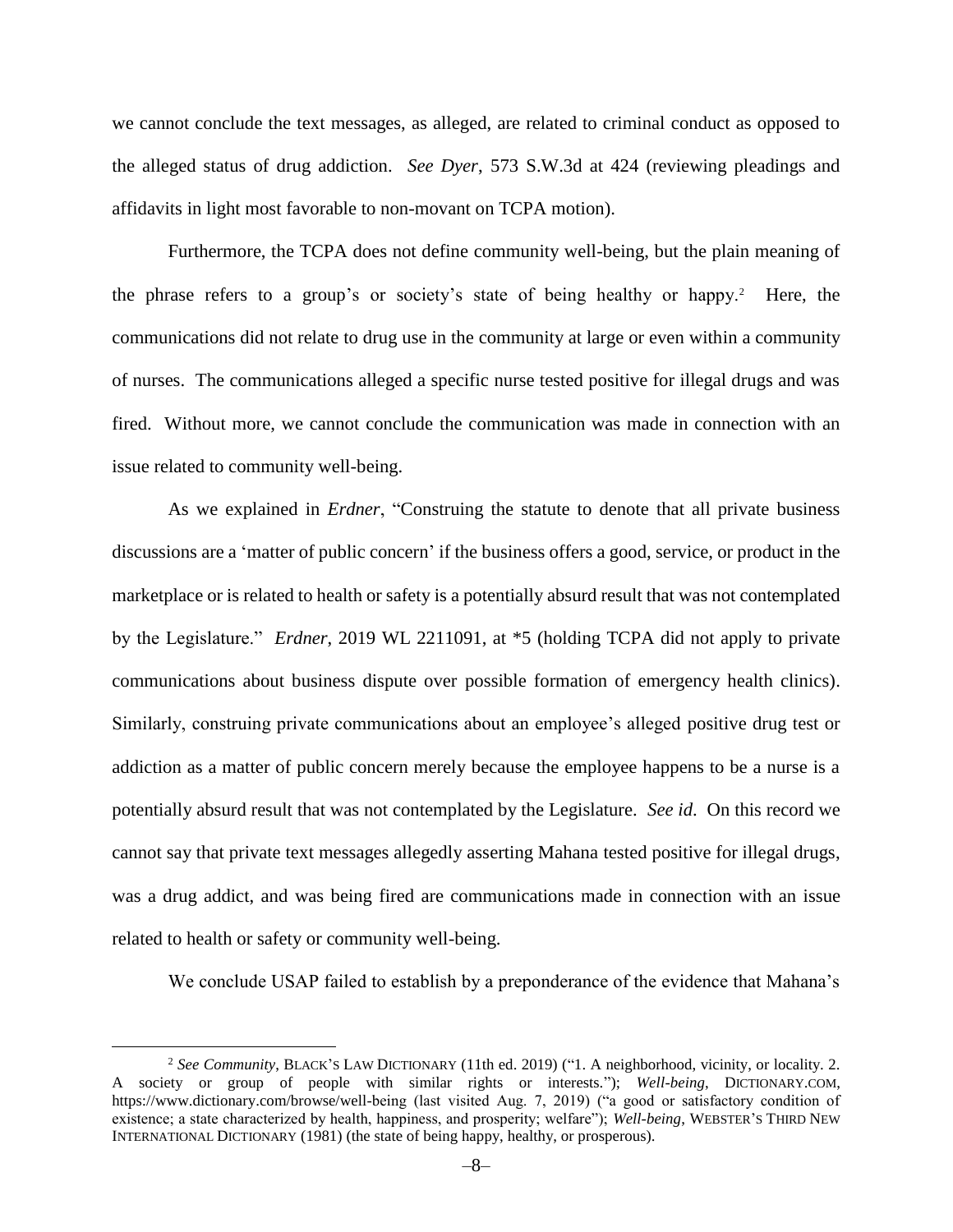IIED claim was based on, related to, or filed in response to USAP's exercise of the right of free speech. We overrule USAP's issue.

### **CONCLUSION**

Because USAP failed to meet its initial burden under the TCPA, the trial court did not err by denying the motion to dismiss. We affirm the trial court's order.

> /Erin A. Nowell/ ERIN A. NOWELL **JUSTICE**

Bridges, J., dissenting.

181414F.P05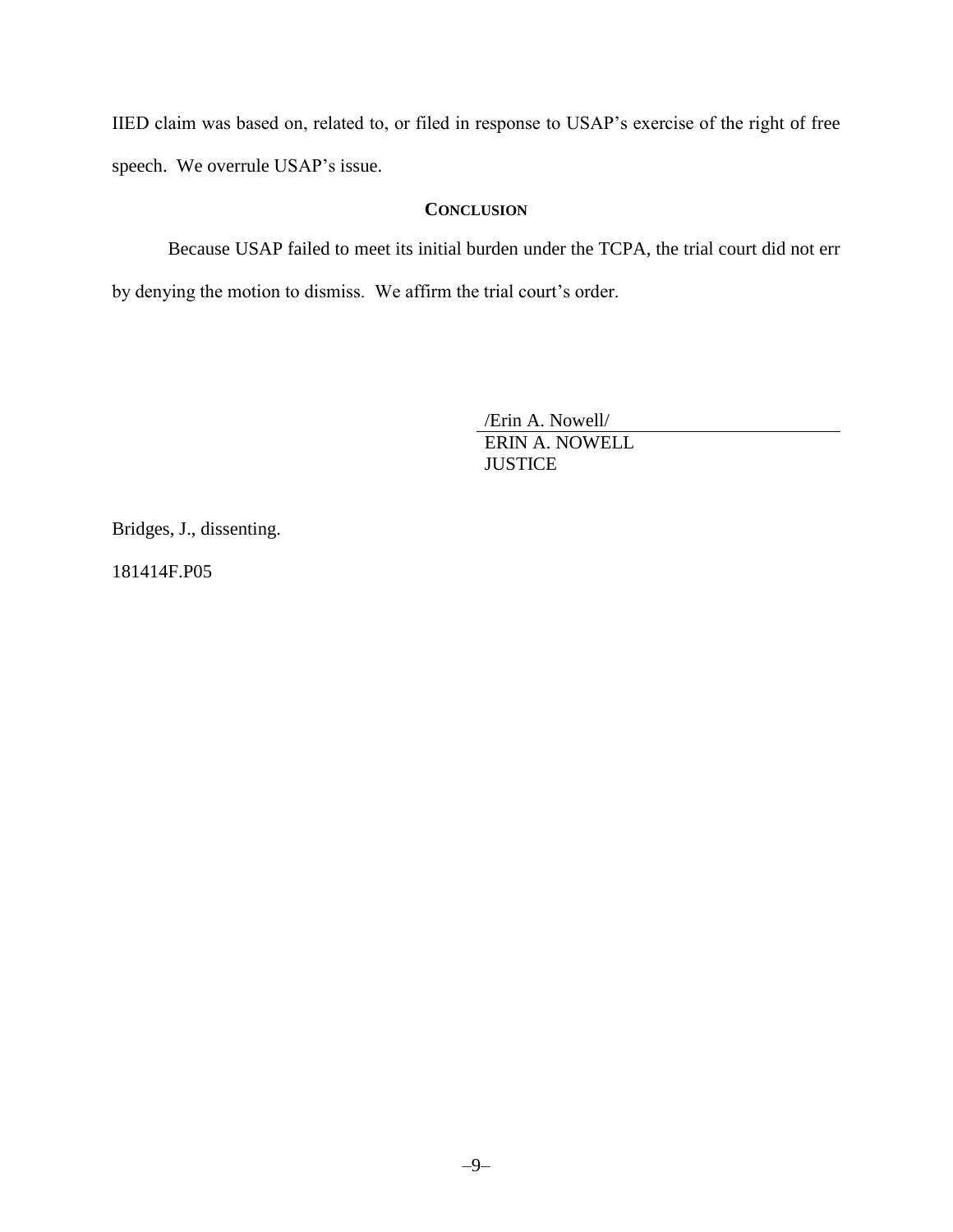### **DISSENT and Opinion Filed August 27, 2019**



## **In The Court of Appeals Fifth District of Texas at Dallas**

**No. 05-18-01414-CV** 

**U.S. ANESTHESIA PARTNERS OF TEXAS, P.A., Appellant V. WHITNEY KELLEY MAHANA, Appellee** 

**On Appeal from the 193rd Judicial District Court Dallas County, Texas Trial Court Cause No. DC-18-08272** 

### DISSENTING OPINION

Opinion by Justice Bridges

"A court may not judicially amend a statute by adding words that are not contained in the language of the statute." *Lippincott v. Whisenhunt*, 462 S.W.3d 507, 508 (Tex. 2015) (per curiam). Because the majority impermissibly narrows the definition of "matter of public concern" related to "health or safety," I respectfully dissent. *See* TEX. CIV. PRAC. & REM. CODE ANN.  $$27.001(7)(A).$ 

 The majority thoroughly explains the underlying facts of this appeal; therefore, I include only those facts necessary for my analysis.

Appellee Whitney Kelley Mahana is a nurse anesthetist. In 2015, she signed a written employment contract with appellant U.S. Anesthesia Partners of Texas, P.A. (USAP). She provided general anesthetic services for all surgical and obstetric medical procedures requested by the medical facility, which included administering anesthesia as directed by a licensed physician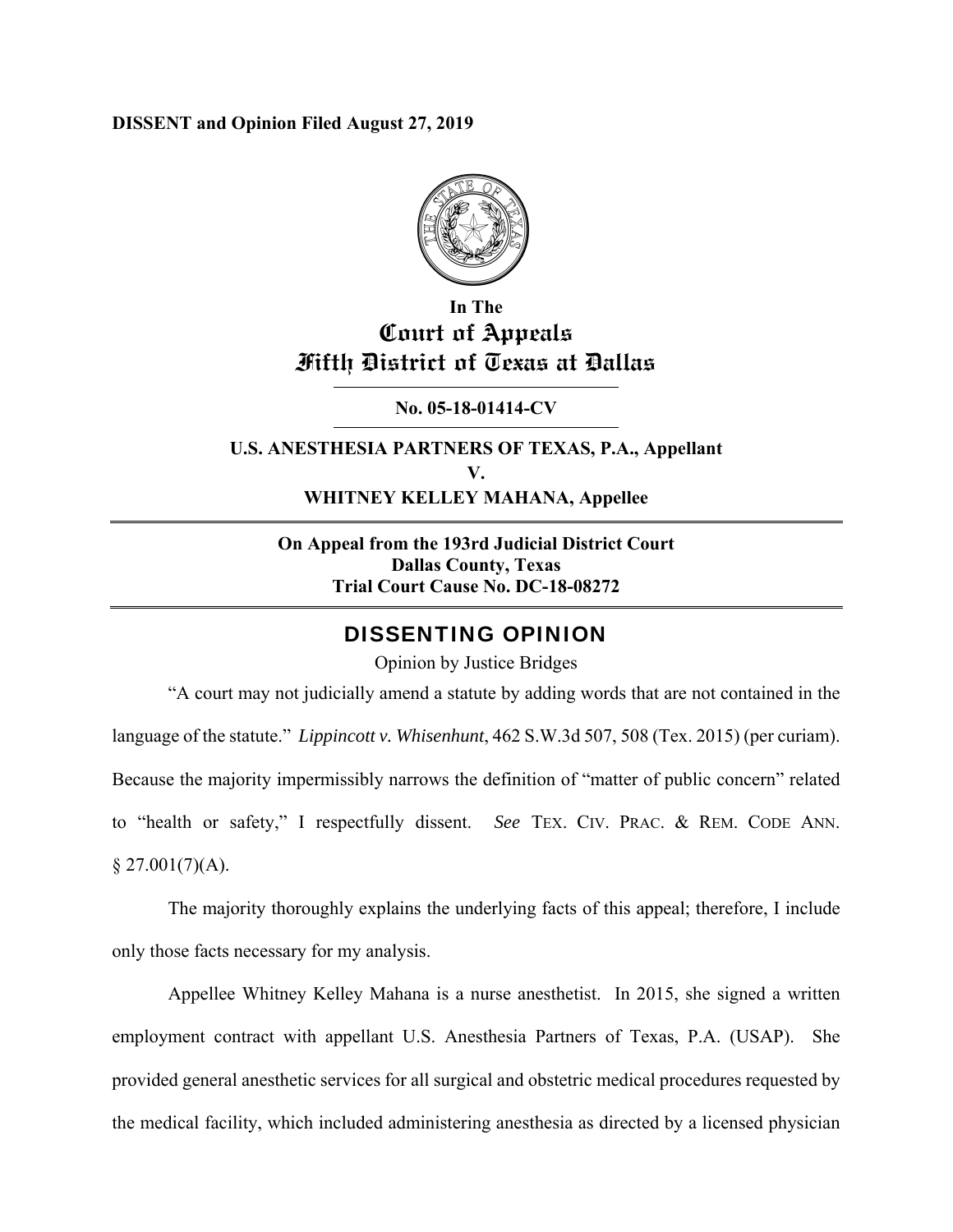in all surgical and emergency conditions at the medical facility in both operative and post-operative situations.

On December 21, 2016, the director of nursing for Heritage Surgical Hospital demanded Mahana take a drug test because of "wastage of drugs" shown on pharmacy logs. Mahana submitted to the drug test. According to Mahana's amended petition, a supervisor "began to text [] other employees that Plaintiff was being removed from her duties because she had tested positive for opiates and other controlled substances." Mahana also began receiving text messages and telephone calls "that rumor of alleged drug abuse and addiction were being spread by her supervisor . . . and that she was being terminated and had been escorted from the building." Some texts stated or implied she was a "drug addict" and was being terminated for illegal activity.<sup>1</sup>

Mahana contends USAP's communications do not fall under the TCPA's definition of "matter of public concern" relating to "health or safety" because "there were no complaints of incidents of negligence, abuse, endangering patients, violation[s] of administrative employee performance standard[s] or violations of rules and regulations." Thus, any question of public health and safety is "theoretical only and not based in fact."

Mahana's argument centers on what the communications do not say rather than focusing on the content of the communications. *See* TEX. CIV. PRAC. & REM. CODE ANN. § 27.001(1) (defining "communication" to include "the making or submitting of a statement or document in any form or medium, including oral, visual, written, audiovisual, or electronic"). The majority reaches its conclusion by expanding *Lippincott*.

In *Lippincott*, the Texas Supreme Court considered whether emails alleging that a nurse anesthetist represented himself as a doctor, endangered patients for his own financial gain, and sexually harassed employees were communications made in connection with a matter of public

 <sup>1</sup>  $<sup>1</sup>$  I recognize there is no evidence of drug use by Mahana in this record.</sup>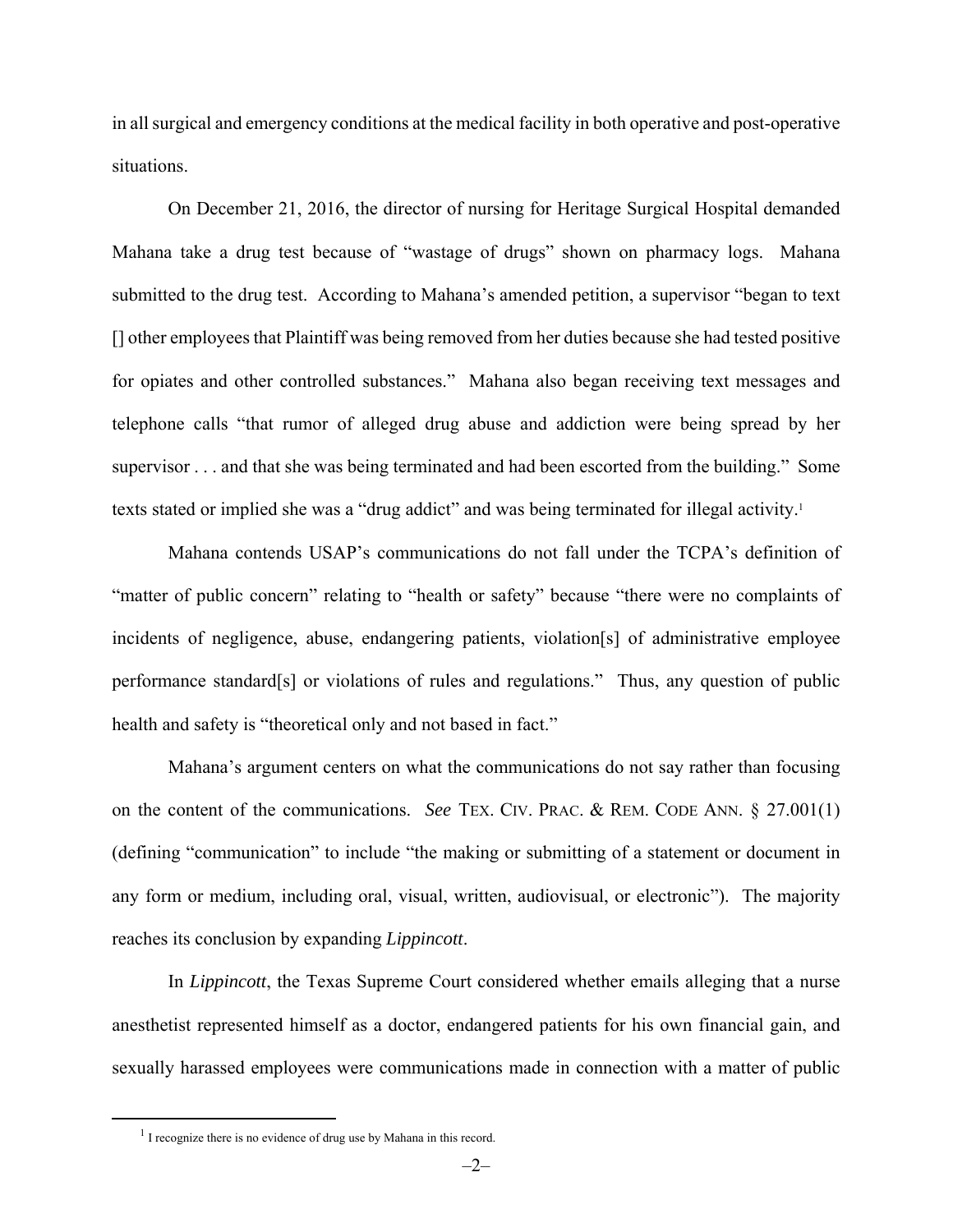concern. *Lippincott*, 462 S.W.3d at 509. The court concluded the emails related to whether the nurse anesthetist "properly provided medical services to patients," and "the provision of medical services by a health care professional constitutes a matter of public concern." *Id*. at 509–10.

 The majority distinguishes the text message communications in this case from the email communications in *Lippincott* because the text messages about Mahana's alleged drug use "do not address Mahana's job performance or relate to whether she properly provided medical services to patients" and "do not state that she used illegal drugs on the job or that her alleged use impacted her job performance." Without any further statutory analysis, the majority concludes the communications are not "related to the provision of medical services by a health care professional" and therefore were not a "matter of public concern."

 I agree the communications here and in *Lippincott* are distinguishable; however, the distinction does not remove the communications from the statutory definition of "matter of public concern." According to the majority's analysis, communications about someone in the healthcare industry fall under the definition of "matter of public concern" only if the communications relate to the provision of medical services. The majority concludes communications about Mahana's alleged drug addiction would be a health or safety concern only if the text messages stated she used drugs while working or her drug use impacted her ability to perform her duties. This requires too much.

 Although *Lippincott* held "the provision of medical services by a healthcare professional constitutes a matter of public concern," nothing within the opinion limits the statutory definition of "matter of public concern" to only those acts. 462 S.W.3d at 509. More importantly, the TCPA has prescribed a specific definition to "matter of public concern" requiring only that "an issue relate to health or safety" without any further elaboration or qualification. *See* TEX. CIV. PRAC. & REM. CODE ANN. § 27.001(7). The majority ignores the plain-meaning approach dictated by the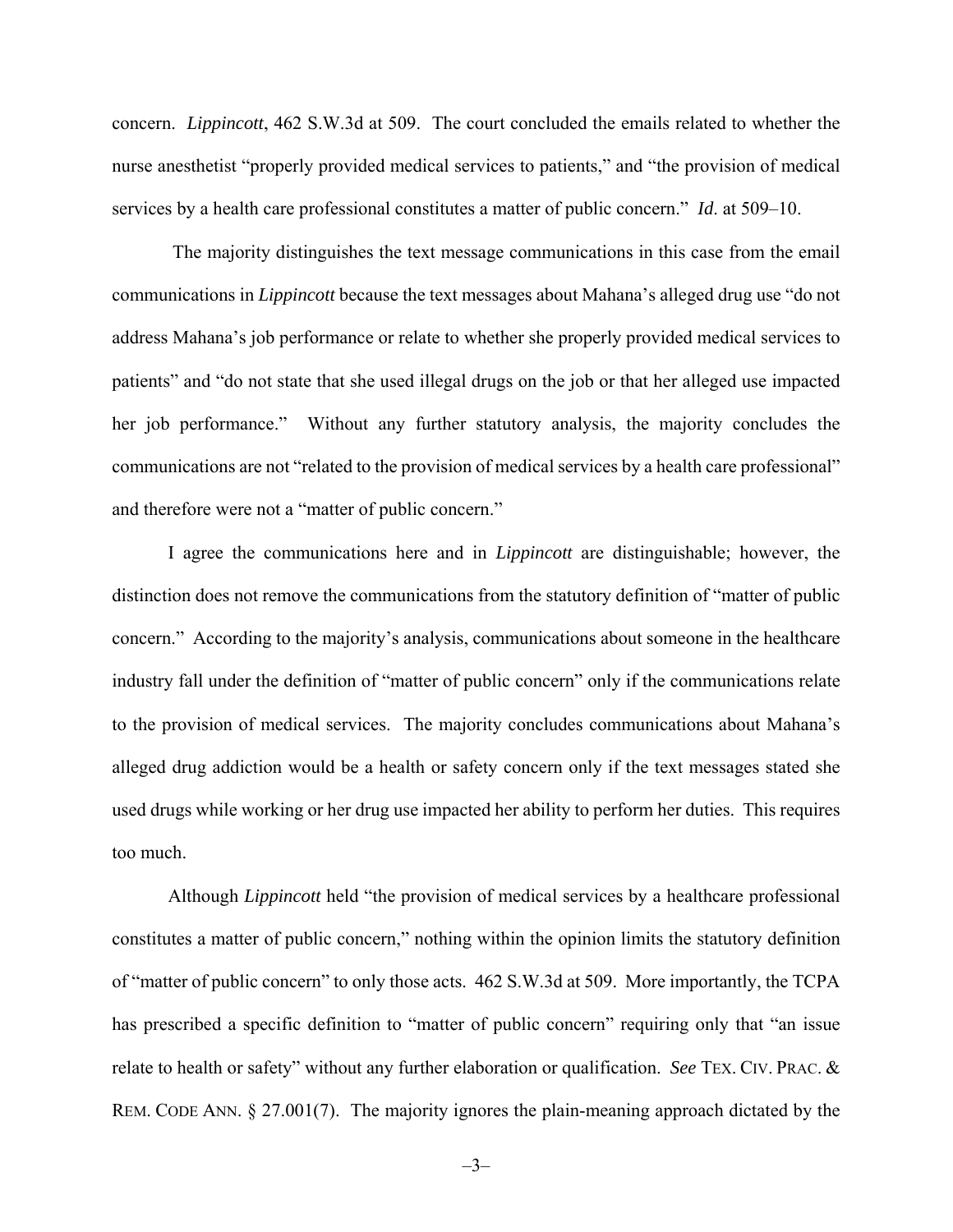supreme court and improperly narrows the scope of the TCPA by inserting the requirement that communications involve more than a "tangential relationship to matters of public concern." *Id*. Mahana was a healthcare professional admittedly in charge of providing general anesthetic services and administering anesthesia. Any use of drugs that could impair her ability to perform her duties at the very least involves a "tangential relationship" to matters of public concern.

Any notion that courts should read implicit limitations into the TCPA definitions has been put to rest by the Texas Supreme Court. *See Lippincott*, 462 S.W.3d at 509 (plain language of statute imposes no limiting language that communication must be public, therefore we presume legislature intended communications to include both private and public communications); *see also ExxonMobil Pipeline Co. v. Coleman*, 512 S.W.3d 895, 900 (Tex. 2017) (applying plain-meaning construction of TCPA definitions' literal language even when this results in vastly expansive application of "exercise of the right of free speech"). "We do not substitute the words of a statute in order to give effect to what we believe a statute should say." *Coleman*, 512 S.W.3d at 901. All the legislature has required is that USAP's communications be "made in connection with a matter of public concern," and a "matter of public concern" includes "an issue related to health or safety." TEX. CIV. PRAC. & REM. CODE ANN. § 27.001(3), (7). Text messages between coworkers indicating a nurse anesthetist tested positive for opiates and other controlled substances concern an "issue related to health or safety." *See, e.g., Coleman*, 512 S.W.3d at 901 (statements, although private and among employees, related to "matter of public concern").<sup>2</sup> Accordingly, USAP's "communications" qualify as an "exercise of the right of free speech" under the TCPA.<sup>3</sup> Having

 $\frac{1}{2}$  $<sup>2</sup>$  The record indicates Mahana's drug test came back negative; however, this is irrelevant to the analysis. Whether a statement is true or false,</sup> defamatory or not, has no bearing on whether the statement constitutes an exercise of the right of free speech. *Cruz v. Van Sickle*, 452 S.W.3d 503, 515 (Tex. App.—Dallas 2014, pet. denied); *see also In re Lipsky*, 411 S.W.3d 530, 543 (Tex. App.—Fort Worth 2013, orig. proceeding).

<sup>3</sup> In recent opinions, this Court has determined the TCPA "has its limits," and not every communication falls under the statute. *See, e.g., Erdner v. Highland Park Emergency Ctr., LLC*, No. 05-18-00654-CR, 2019 WL 2211091, at \*5 (Tex. App.—Dallas May 22, 2019, no pet.); *Dyer v. Medoc Health Servs., LLC*, 573 S.W.3d 418, 428 (Tex. App.—Dallas 2019, pet. denied); *Staff Care, Inc. v. Eskridge Enterps, LLC*, No. 05-18- 00732-CV, 2019 WL 2121116, at \*5 (Tex. App.—Dallas May 15, 2019, no pet.) (mem.op.). However, the alleged communications in these cases involved business disputes. In *Staff Care* and *Erdner*, even though the parties were in the healthcare industry, we concluded this alone was not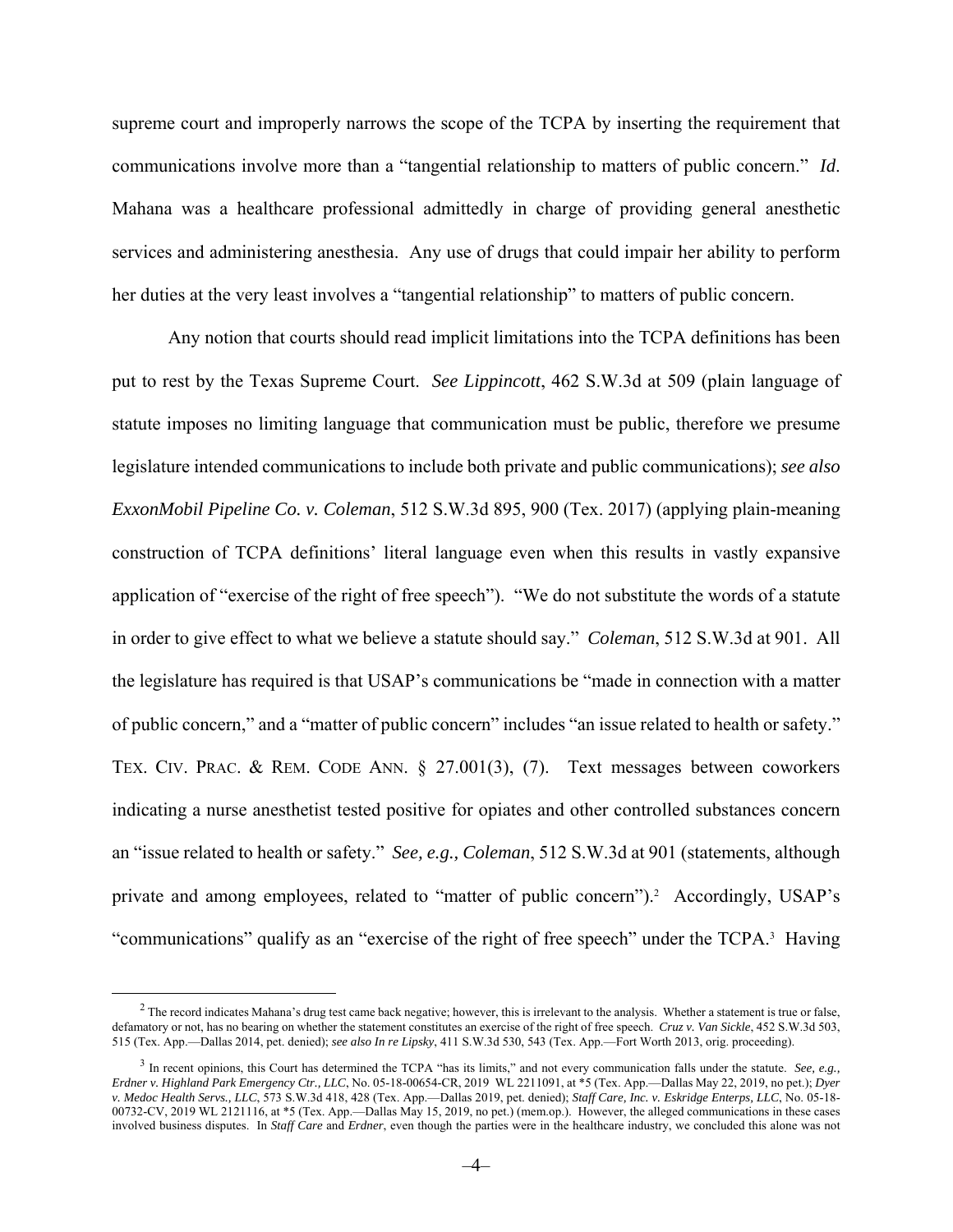reached this conclusion, I do not address whether the communications relate to community wellbeing.

The second step in the TCPA analysis required Mahana to establish by clear and specific evidence a prima facie case for each essential element of her intentional infliction of emotional distress claim. TEX. CIV. PRAC. & REM. CODE ANN. § 27.005(c). But because the majority does not reach step two, neither do I. *See Erdner*, 2019 WL 2211091, at \*8 (Whitehill, J., dissenting) (not reaching second step of TCPA analysis when not considered by the majority).

> /David L. Bridges/ DAVID L. BRIDGES **JUSTICE**

181414DF1.P05

 $\overline{a}$ 

enough to turn a private communication made in connection with a business dispute into a matter of public concern. *Erdner*, 2019 WL 2211091, at \*5; *Staff Care, Inc*., 2019 WL 212116, at \*6. Here, the alleged communications directly involve a matter of public concern regarding health or safety. Therefore, my application of the statute neither tests the limits of the TCPA nor results in a "potentially absurd result that was not contemplated by the Legislature." *Erdner*, 2019 WL 2211091, at \*5.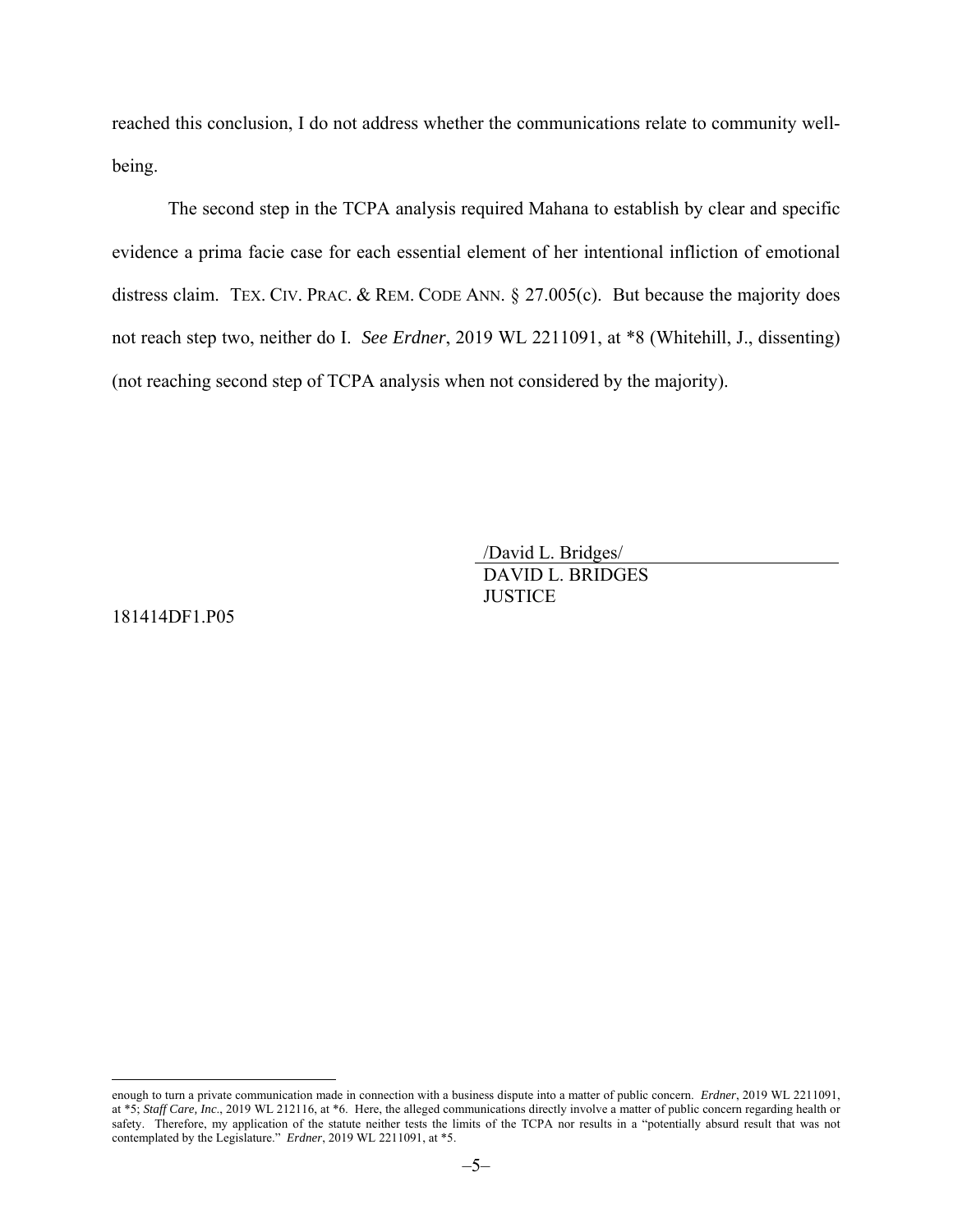**DISSENT and Opinion Filed August 27, 2019** 



## **In The Court of Appeals Fifth District of Texas at Dallas**

**No. 05-18-01414-CV** 

**U.S. ANESTHESIA PARTNERS OF TEXAS, P.A., Appellant V. WHITNEY KELLEY MAHANA, Appellee** 

**On Appeal from the 193rd Judicial District Court Dallas County, Texas Trial Court Cause No. DC-18-08272** 

# OPINION DISSENTING FROM DENIAL OF EN BANC CONSIDERATION

Before the Court En Banc Opinion by Justice Whitehill

Imagine that you show up for surgery requiring general anesthesia and as they are wheeling you into the operating room they tell you that the person responsible for administering the drugs that put you to sleep—a person in whose hands your life rests—is a drug addict who that day failed a test for illegal drugs.<sup>1</sup> Would any ordinary person in that situation have some potential concern for his or her own health and safety? Would communications among that hospital's personnel discussing that anesthetist's (alleged) drug habits and failed drug test be communications at least tangentially related to public health and safety or community well-being?

 <sup>1</sup>  $<sup>1</sup>$  This hypothetical is based on allegations in the plaintiff's petition about alleged communications. This opinion does not suggest that these</sup> facts are true of plaintiff, but it must accept the petition's allegations at face value for purposes of the TCPA step one analysis.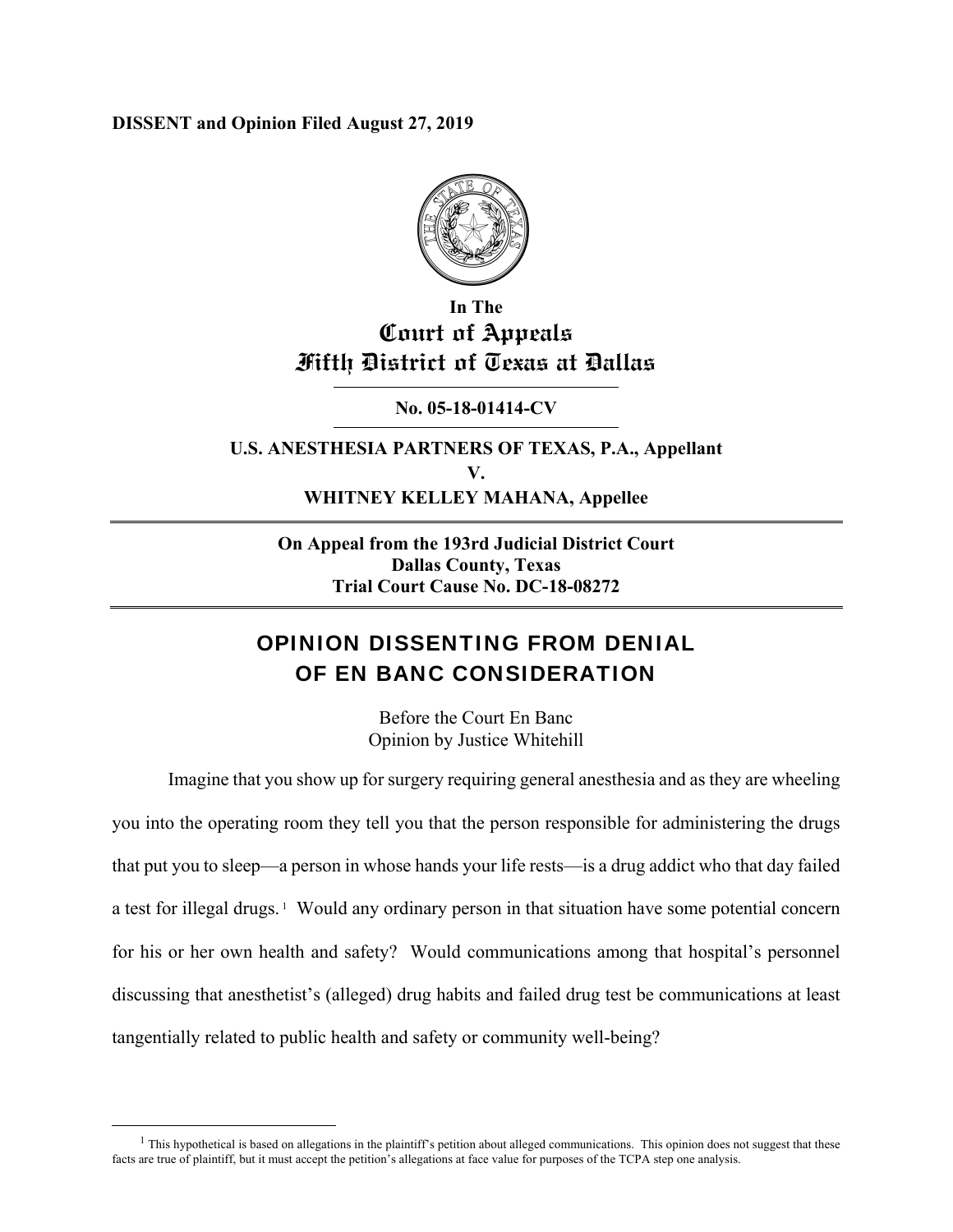The panel majority suggests that ordinary people would not have some concern for health and safety or community well-being simply because a person who puts people to sleep for a living is a drug addict who recently failed a drug test.

I requested en banc consideration of this case because the majority opinion conflicts with our prior cases, and a majority of the Court voted to deny en banc consideration. I respectfully dissent from that decision for the following reasons.

### **I. ISSUE PRESENTED**

The issue is straightforward. Nurse anesthetist Mahana sued her former employer for intentional infliction of emotional distress. She alleged that (i) her supervisor sent text messages to her co-workers stating that she was being removed from her duties because she had tested positive for opiates and other controlled substances and (ii) her supervisor and other employees were spreading rumors that she was a drug abuser and addict. The question presented under the TCPA's first step is whether these statements relate, even tangentially, to a matter of public concern such as public health and safety or community well-being.2 *See ExxonMobil Pipeline Co. v. Coleman*, 512 S.W.3d 895, 900 (Tex. 2017) (per curiam) (TCPA does not require more than a "tangential relationship" to a "matter of public concern").

The panel opinion holds that the subject matter of those statements doesn't at least tangentially relate to health, safety, or community well-being, that is, a matter of public concern, and therefore the TCPA does not apply in this case. Because the majority opinion is incorrect and conflicts with our controlling precedent, I dissent from the Court's denial of en banc consideration.

 $\overline{a}$  $<sup>2</sup>$  Step one does not require that the legal action be based on the truth of the communication's content as long as the action relates to or is in</sup> response to the communication. *See Damonte v. Hallmark Fin. Servs., Inc.*, No. 05-18-00874-CV, 2019 WL 3059884, at \*5 (Tex. App.—Dallas July 12, 2019, no pet. h.) (mem. op.) (Whitehill, J., concurring). It is the fact that the communication was made and that it implicates one of the three TCPA statutorily defined protected rights that counts for the TCPA's first step analysis. *Id*.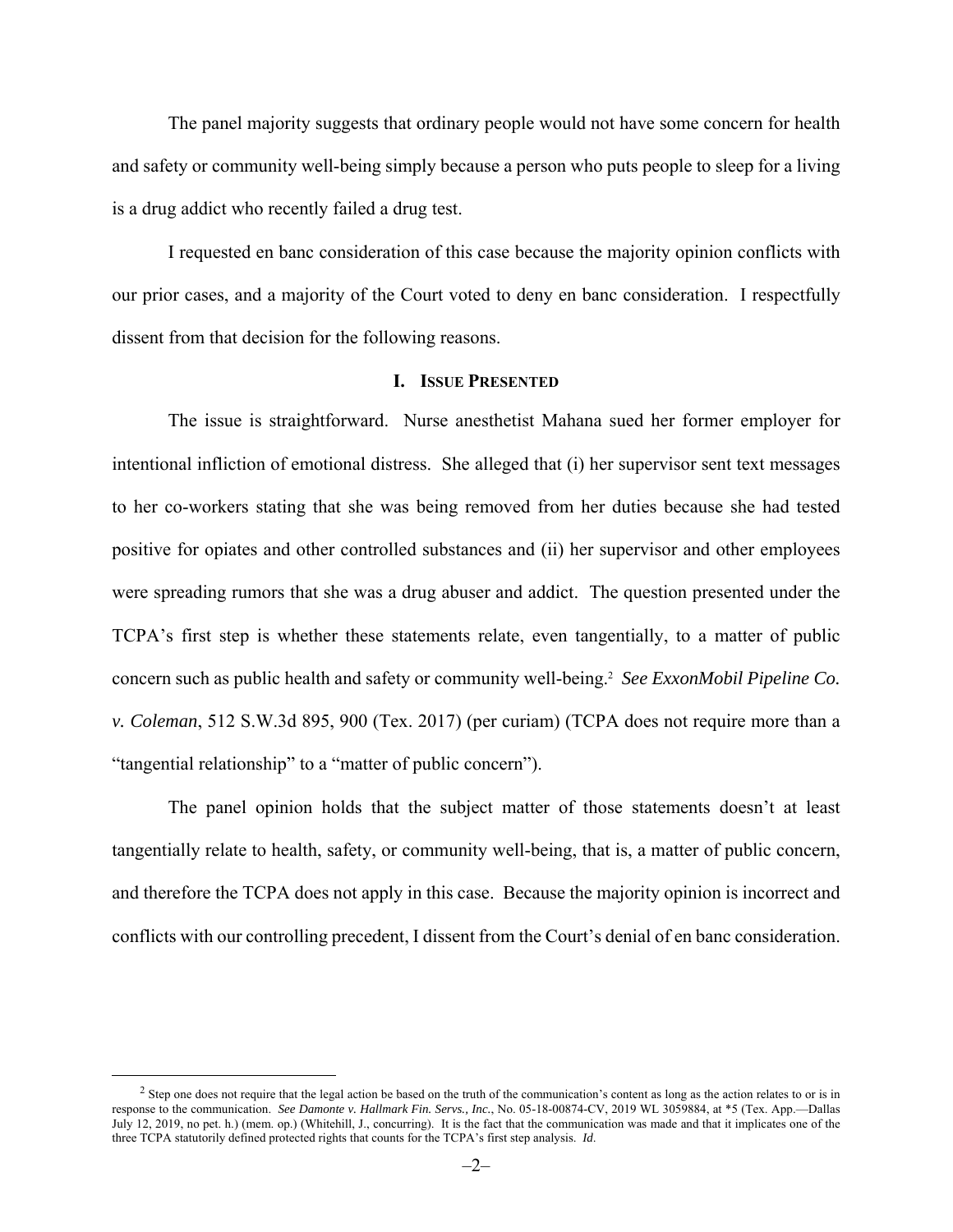### **II. CONTRARY TO THE PANEL OPINION, THE SPEECH AT ISSUE SUFFICIENTLY IMPLICATES (I) HEALTH AND SAFETY AND (II) COMMUNITY WELL-BEING.**

Mahana is a nurse anesthetist. As this passage from her live pleading shows, the communications at issue are that she is a drug addict who tested positive for illegal drugs one day when she arrived for work:

Within a short time after the Plaintiff [reported for work and] submitted to the drug testing by the Defendant, supervisors and other persons known and unknown to the Plaintiff at this time intentionally and with malicious intent *began texting that the Plaintiff had tested positive for several illegal drugs and controlled substances* and was being fired. The Plaintiff was later shown texts from agents and supervisors of the Defendant alleging she had tested positive for numerous illegal or controlled substances when in fact the Plaintiff had tested negative. *The said text also stated or implied that the Plaintiff was a "drug addict"* and was *being terminated for illegal activity*.

(Emphasis added.) Yet the panel professes that they would not be concerned for their (or the public's) health or safety if they (or the public) appeared for surgery that day and were given that information about the person who would be putting them to sleep in a few minutes.

Under *Lippincott v. Whisenhunt*, 462 S.W.3d 507 (Tex. 2015) (per curiam), and *Coleman*, 512 S.W.3d at 900, Mahana's claim triggers the TCPA with respect to the communications stating that (i) she was being removed from her duties because she tested positive for illegal drugs and controlled substances and (ii) she was a drug addict.

Under the TCPA, the step one question is whether the communication relates at least tangentially to a matter of public concern, such as health, safety, or community well-being. Statements that a nurse anesthetist—a medical professional in whose hands peoples' lives rest is a drug addict who shows up for work testing positive for illegal drugs and other controlled substances unquestionably and directly relate to public and patient health and safety, let alone tangentially so. Patients could die or suffer life altering injuries if a nurse anesthetist makes a mistake because of drug impairment. This is an obvious health and safety risk. According to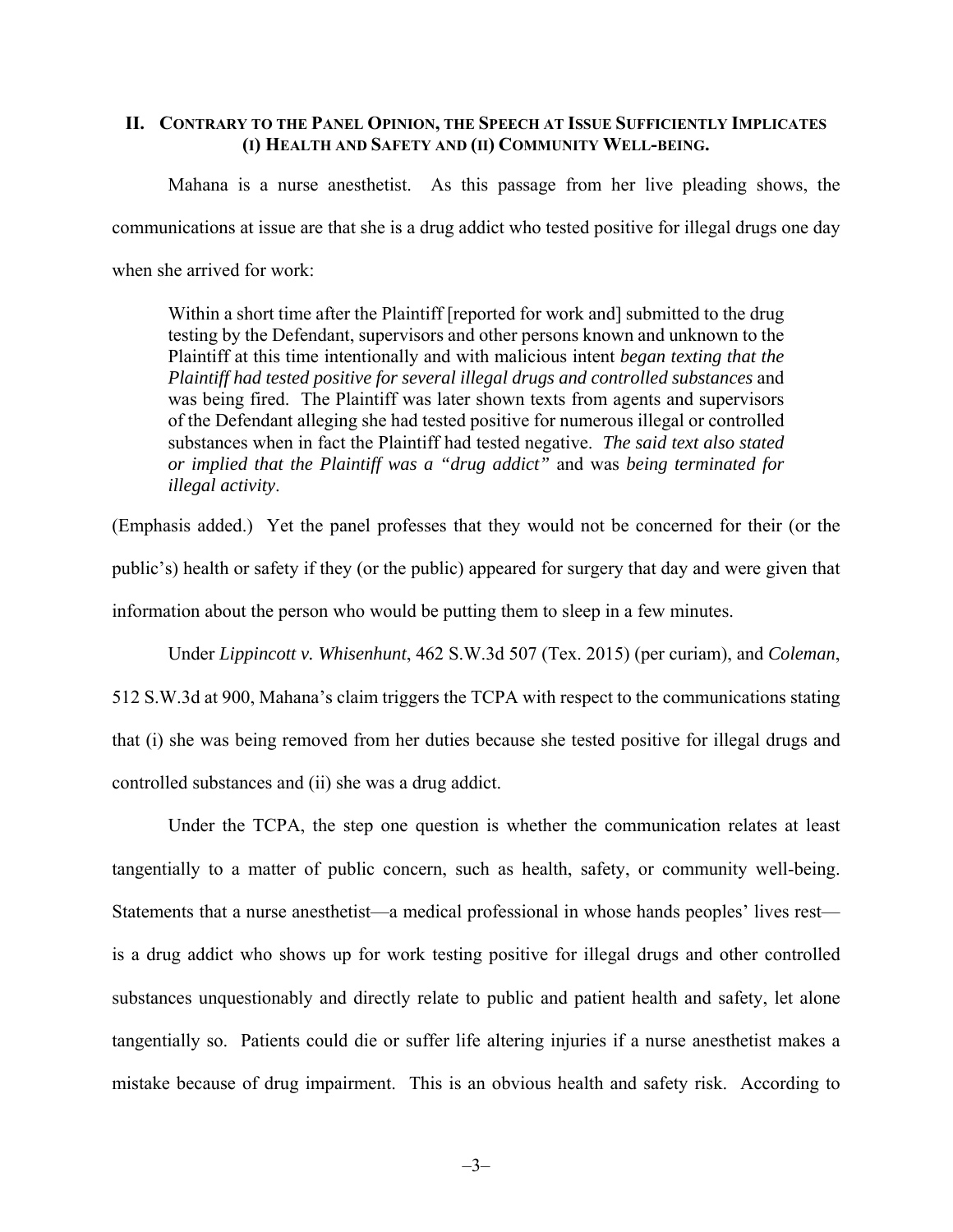Mahana's petition, the hospital thought so; that is a reason why it fired her. At this stage, we accept the truth of Mahana's petition alleging that fact. *See Hersh v. Tatum*, 526 S.W.3d 462, 467 (Tex. 2017).

Many employers consider drug use a health and safety risk, which is why many fire employees for positive tests for illegal drugs. Indeed, Mahana's employment agreement provides that she may be terminated immediately if "a determination is made by the Board that there is an immediate and significant threat to the health or safety of any Patient as a result of the services provided by Provider under this Agreement." Further, Mahana's employment agreement provides that it violates her employer's standards of conduct if there is "[p]hysical or mental impairment while performing clinical duties, including but not limited to, substance abuse."

The majority opinion concludes that there would be a health and safety concern only if someone had said that Mahana used illegal drugs on the job or that her alleged use affected her job performance. That requires too much. It is enough that the public would be concerned about health and safety risks because a drug addicted nurse anesthetist might show up for surgery high on drugs. (None of this is to say that this actually happened in this case, but we must deal with the import of the communications described in Mahana's first amended petition.)

As we have held, whether a statement is true or false has no bearing on whether it implicates a matter of public concern and thus constitutes an exercise of the right of free speech. *AOL, Inc. v. Malouf*, No. 05-13-01637-CV, 2015 WL 1535669, at \*3 (Tex. App.—Dallas Apr. 2, 2015, no pet.) (mem. op.); *Cruz v. Van Sickle*, 452 S.W.3d 503, 515 (Tex. App.—Dallas 2014, pet. denied).

The panel opinion's holding that the statements about Mahana do not implicate health and safety conflicts with our holding in *AOL, Inc*. In that case, we held that statements that a dentist had been charged with Medicaid fraud implicated health and safety, among other matters of public concern. 2015 WL 1535669, at \*2. The statements about Mahana bear a much more direct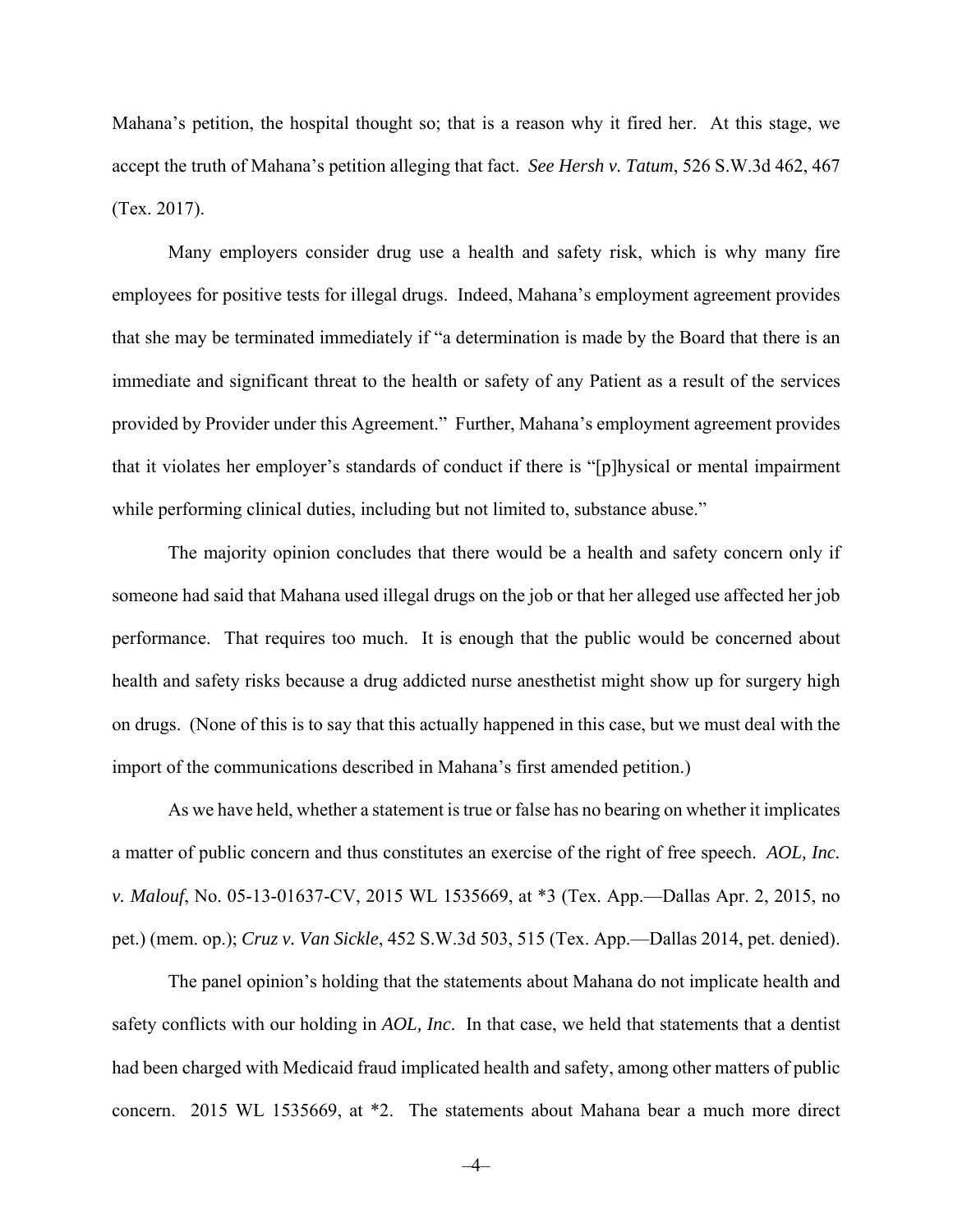relationship to health and safety than the statements in *AOL, Inc.*, so the panel opinion conflicts with that precedent.

The alleged speech also relates to community well-being. The panel opinion's holding that it doesn't conflicts with both *AOL, Inc.* and *Watson v. Hardman*, 497 S.W.3d 601 (Tex. App.— Dallas 2016, no pet.). In both of those cases, we held that statements accusing someone of criminal activity implicated community well-being. *Watson*, 497 S.W.3d at 607 (accusation of stealing charitable funds); *AOL, Inc.*, 2015 WL 1535669, at \*2 (accusation of Medicaid fraud). The panel opinion attempts to avoid the conflict by construing the statements about Mahana to be limited to the state of drug addiction, which is not itself a crime. But the statements about Mahana also accuse her of testing positive for illegal drugs and controlled substances on a day she showed up for work putting people to sleep. Testing positive for illegal drugs necessarily entails illegal use of those substances. Thus, the panel opinion conflicts with both *AOL, Inc.* and *Watson* on this basis. Furthermore, given the allegation of *illegal* drug use, the panel decision's rationale that the TCPA does not apply because the petition did not allege illegal activity is puzzling.

Finally, we should remember that ruling in appellant's favor concerning TCPA step one is not the be-all, end-all here. The real question arises at step two, when we would consider whether Mahana's allegations, if true, add up to a viable intentional infliction of emotional distress claim. This is the sort of thing we routinely address and decide on this Court. There is no reason for not doing so in this case.

#### **III. CONCLUSION**

If a statement that a nurse anesthetist, who routinely puts people to sleep for medical procedures, abuses and is addicted to illegal drugs doesn't at least tangentially relate to health, safety, or community well-being, what statement does?

–5–